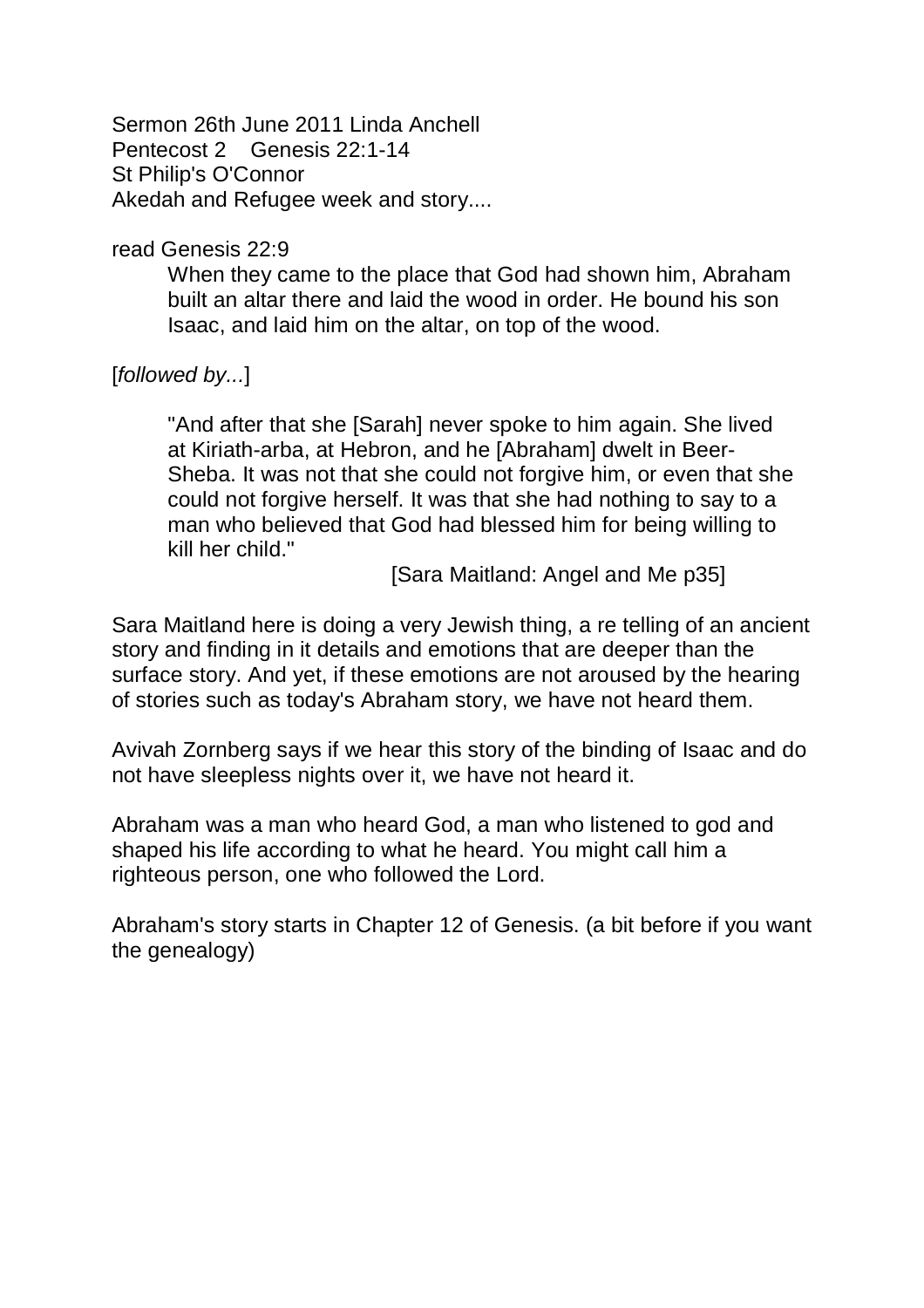12 The Lord said to Abram, "Go forth from your native land and from your father's house to the land that I will show you.

"I will make of you a great nation, And I will bless you; I will make your name great, And you shall be a blessing. I will bless those who bless you And curse him that curses you; And all the families of the earth Shall bless themselves by you."

Abram went forth....

and he journeyed...

a wandering Aramaean was my father...

He had come from Ur, and gone to Haran with his father. Now he journeyed on.

There is a story here, a long one, I would tell it, but

...he journeyed on

....through Canaan, .....a famine sends them to Egypt, back again to the land he will possess. ... in chapter 15 God establishes a covenant with Abraham in a strange and compelling ritual... but that is another sermon, another story.

then the story of Hagar, Sarah's maid. An opportunity to have a child, and a boy, Ishmael is born to Hagar. But Sarah sends them away into the wilderness.

Sarah is childless. When three strangers appear by the terebinths of Mamre, and prophesy that she will have a child, Sarah laughs. But, Sarah bore a child to Abraham in his old age, the boy Isaac.

*then* 

"Sometime afterward, God put Abraham to the test. He said to him, 'Take your son, Isaac whom you love, and **go**... and offer him there as a burnt offering..."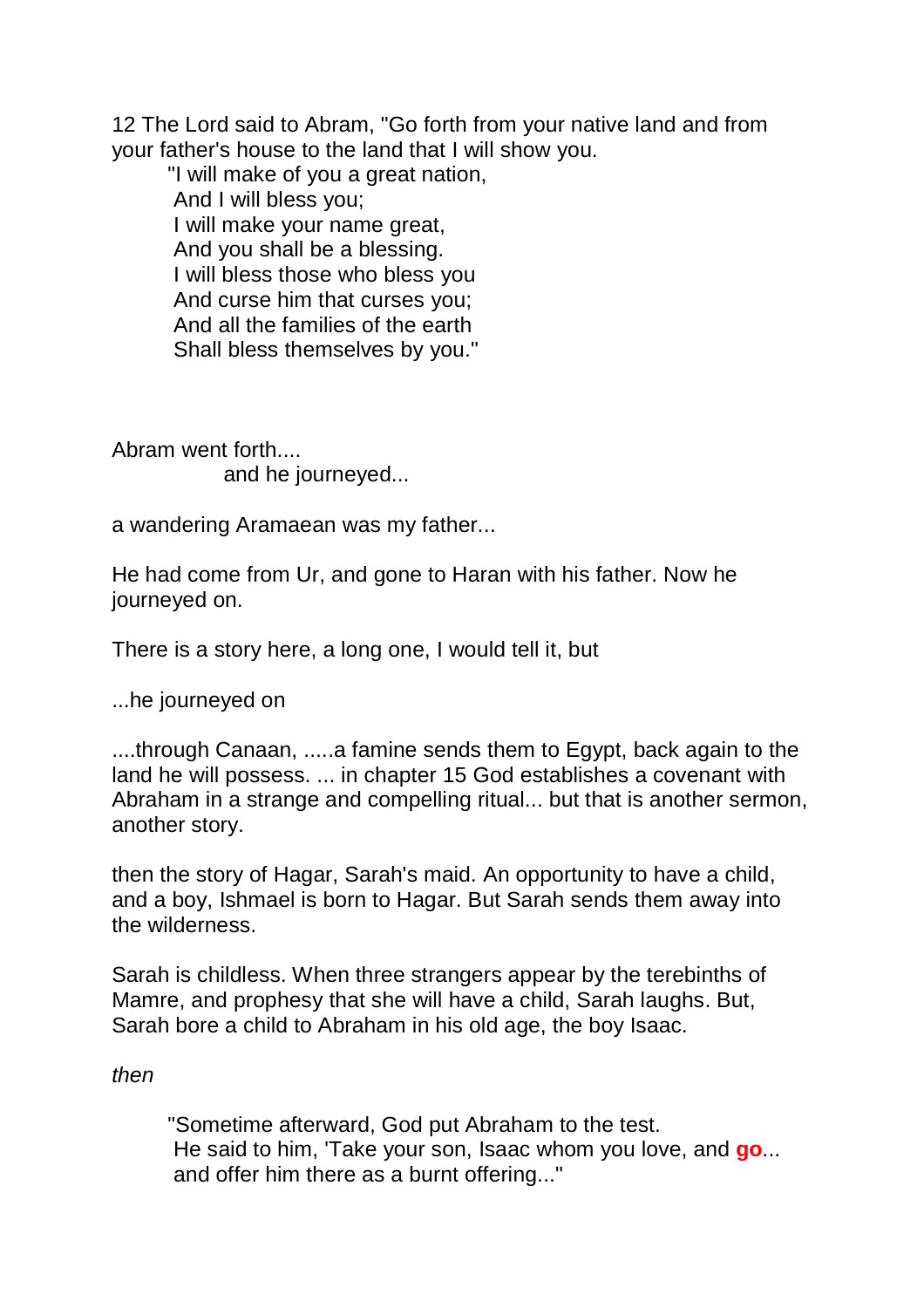Did you notice that: "The Lord said", "God said"

when Isaac is bound and on the wood, an Angel of the Lord called to Abraham.

God never again spoke to him directly.

But the angel said to him to look up, or "look behind"... (an alternative reading which the writers of the midrash use well!)

look behind you,

Abraham, turn around, remember

where have you been? who are you?

turn around

(we might say "repent")

tell your story again, tell it to yourself know who/what you are

and he turned as saw the ram caught in the thicket, and he unbound his son.

Abraham's story is one of travelling, of wandering.

We tell stories of our travels and revel in what we learn of our world and of ourselves.

But not every travelling story is a "light" one. Many are about dispossession, of being pushed out, sent away, fleeing from danger and persecution. This week we have been privileged to hear many stories from refugees as refugee week focuses on newcomers to this land. It is a privilege to hear these stories but it can be intrusive to require stories to be told.

Be hospitable as you hear and generous as you tell them.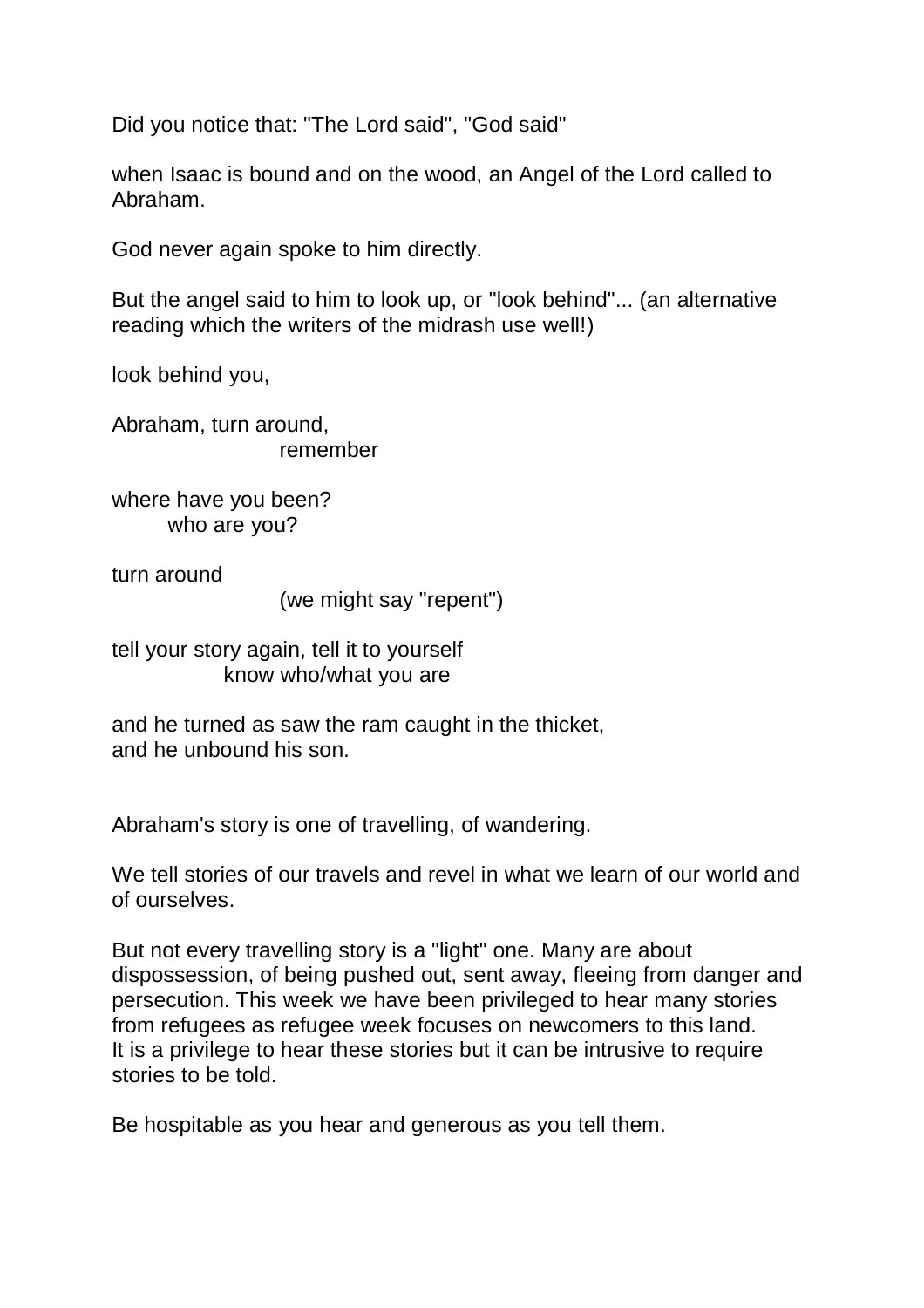Our stories need to be told and re told.

They gain strength in the telling of them.

like wrapping or winding a rope.

We need to tell our own stories so that we get a deeper understanding of our ourselves, or our world and of our god.

We need to listen to others, and draw out their stories ---

to hear them and help them speak.

Telling of story builds relationships, builds community

Hear the stories from this place from each other...

Trish who would dance whenever we sang "Lord of the Dance"; (we remembered her last week as it was the tenth anniversary of her death.)

Irenaeus who wrote "The Glory of God is a person fully alive" Do you know him? he died about 200AD. remember him, remember his words. Live your life.

As we tell and reflect on our lives, on our stories, we might be saying "How long O Lord, will you forget me, forever?"

Many stories do have that sense. At 10 o'clock service we will hear the gospel hymn "fly away." Slavery brings dreadful stories but very special music as that story is told.

[Some glad morning when this life is over I'll fly away To a home on God's celestial shore I'll fly away

Chorus I'll fly away, O glory, I'll fly away When I die, hallelujah by and by, O I'll fly away]